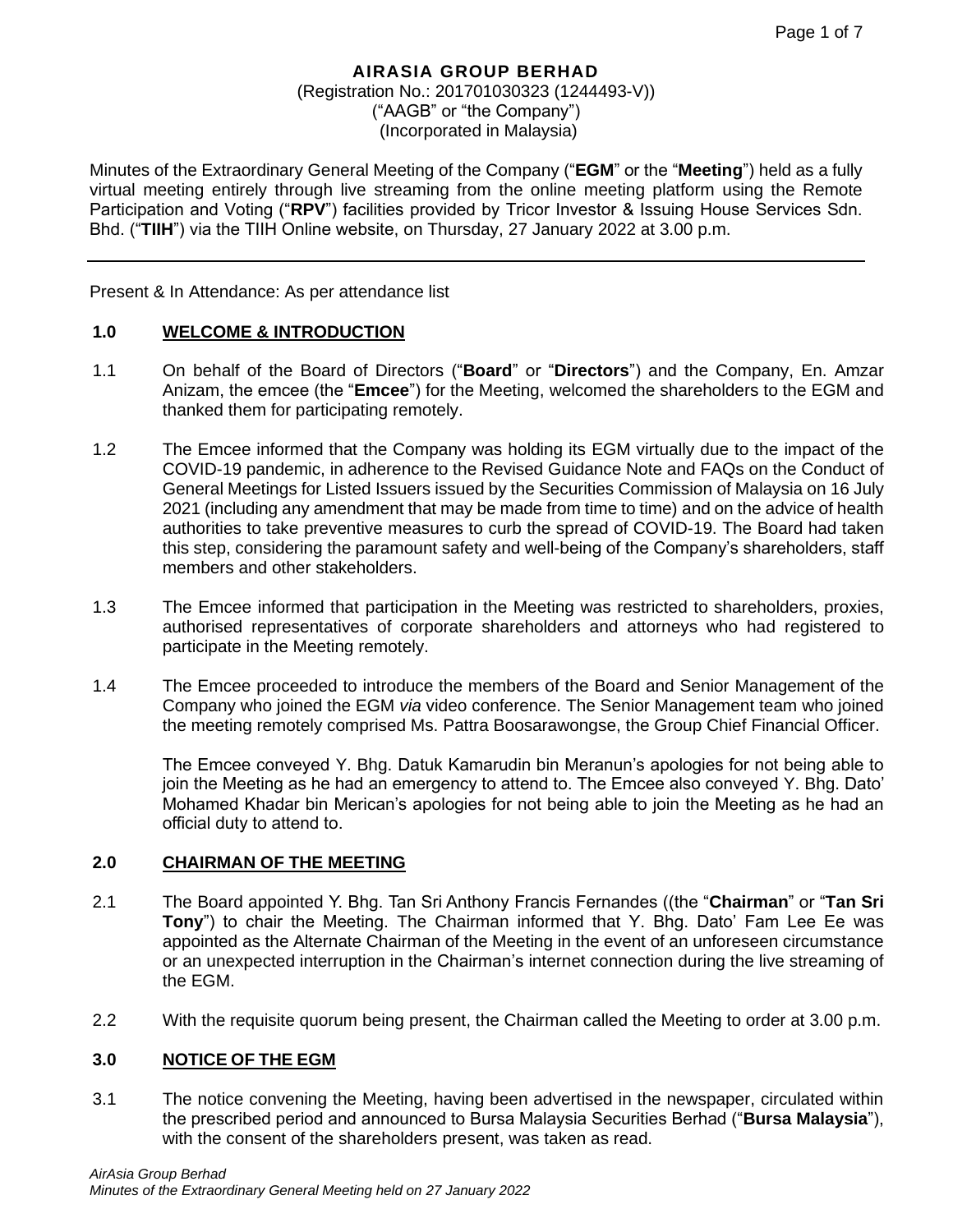- 3.2 Before proceeding with the Meeting agenda, the Chairman highlighted that pursuant to Paragraph 8.29A(1) of the Main Market Listing Requirements of Bursa Malaysia, the special resolution set out in the Notice of the Meeting dated 5 January 2022 would be put to vote by way of poll, and polling would be conducted electronically *via* the RPV facilities. The online voting was accessible for shareholders to vote any time from the commencement of the Meeting until such time that would be announced later in the Meeting. The Chairman informed that TIIH was acting as poll administrator and the poll results would be verified by Boardroom.com Sdn. Bhd., the appointed Independent Scrutineers ("**Scrutineers**"). The Special Resolution tabled for voting was displayed on the screen.
- 3.3 The Chairman informed that the proceedings of the EGM would be conducted according to the sequence in the agenda, followed by a questions and answers ("**Q&A**") session. Shareholders were given the opportunity to ask questions and seek clarifications on the agenda item, which would be responded during the Q&A session, but that repeated or similar questions would be answered only once and if questions were particularly lengthy, the questions would be summarised for reasons of brevity. The responses to questions not addressed during the Q&A session due to time constraint would be e-mailed at the earliest possible, after the Meeting.
- 3.4 For the benefit of shareholders participating remotely, TIIH presented a 3 minutes explanatory video on the RPV facilities and procedure(s) for remote voting.

## **4.0 SUMMARY OF THE COMPANY'S PROPOSAL**

- 4.1 The Chairman presented a summary on the details of the Proposed Change of Name from AAGB to Capital A Berhad ("**Proposed Change of Name**") tabled at the EGM. Tan Sri Tony took the shareholders through a presentation and highlighted the following matters: -
- 4.2 AirAsia name has always been synonymous with the letter "A". From the innovative thinking to the ability to build brands from scratch into regional and global powerhouses, AirAsia always strives to do the best. AirAsia wanted a name that would represent a fresh start and new beginnings. A new name that has a nod to the legacy, but emphasizes being the first and remaining the best. A name that would feel like an exclamation and statement.
	- (i) Our Purpose Connecting People. Transforming Lives.
	- (ii) Our Vision Uniting ASEAN and beyond.

Tan Sri Tony also explained the following group structure of Capital A: -

- The airline group under Aviation Group comprises the five (5) airline operating companies within the Group i.e. Malaysia, Thailand, Indonesia, Philippines and India;
- The airline services group under Santan included the restaurant, inflight catering and services as well as a central kitchen;
- Ground Team Red Sdn. Bhd., the Company's joint venture with SATS Ltd., was operating the ground handling services for the Group;
- Asia Digital Engineering Sdn. Bhd., the biggest engineering company in ASEAN;
- The logistics arm falls under Teleport, and BigPay houses the financial services segment of the digital business; and
- Redbeat Capital, the ventures builder which is comprises of airasia grocer, airasia academy, Ikhlas, I.AM+, eko and asia mobility.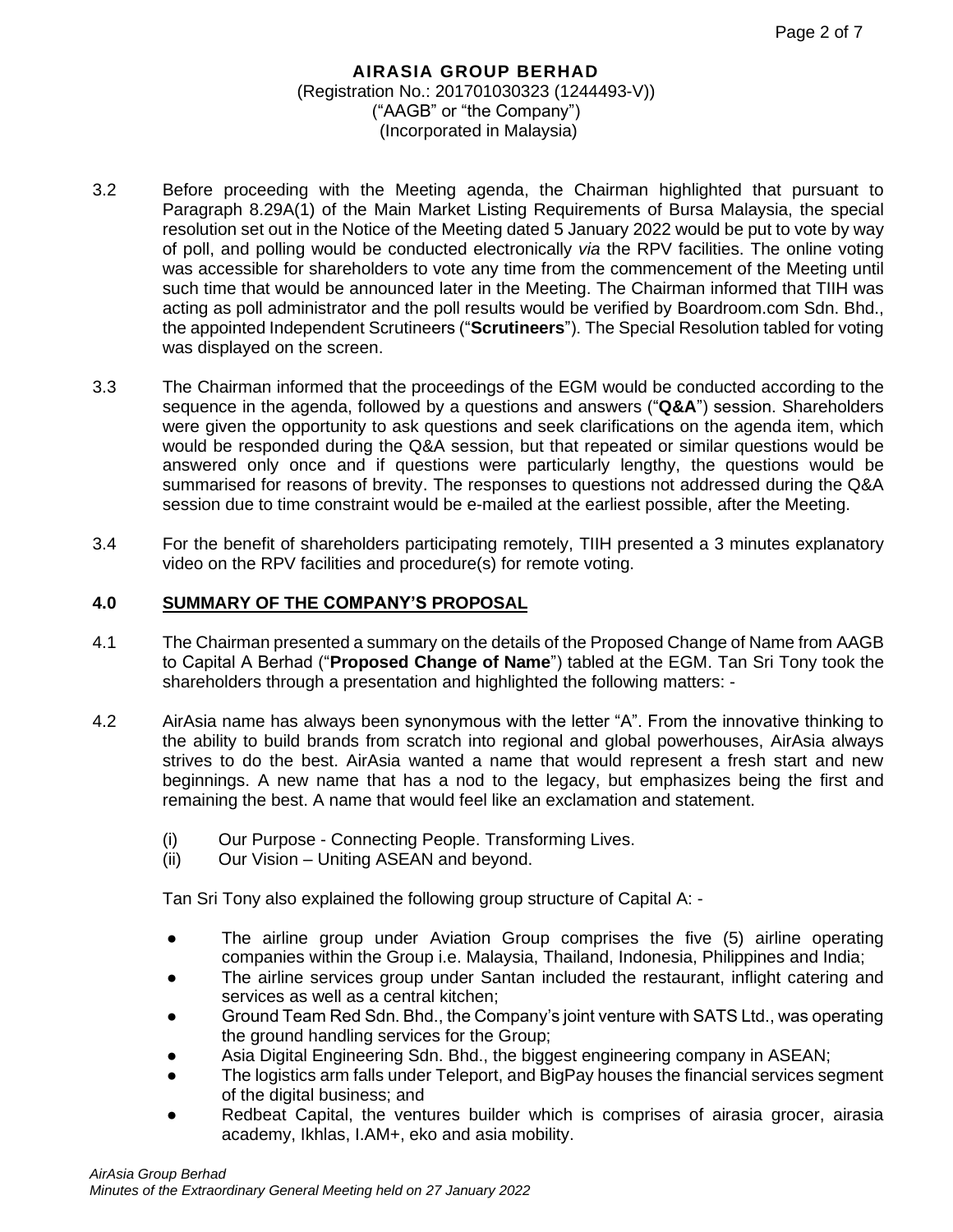- 4.3 Tan Sri Tony explained the salient details of the Proposed Change of Name as per the presentation, for the benefit of the shareholders. In summary, the Board was of the opinion that the Proposed Change of Name is in the best interest of the Company and its shareholders; therefore, recommended that the shareholders vote in favour of the proposed Special Resolution of the Meeting.
- 4.4 Upon the presentation, the Chairman informed that the first and only item on the agenda was to seek the shareholders' approval for the Proposed Change of Name, the details of which were set out in the Notice of EGM and the Circular to Shareholders dated 5 January 2022. The Special Resolution was put forward to the Meeting for consideration.

## **5.0 Q &A SESSION**

- 5.1 At this juncture, the Chairman informed that the Board and Senior Management would address the questions received from shareholders and proxies, which were submitted using Tricor's TIIH platform prior to the Meeting, and those received *via* the online query box during the EGM. He mentioned that the Board and Senior Management would endeavour to address as many questions as possible during the Meeting. The questions received were displayed on the screen.
- 5.2 For the benefit of the shareholders and proxy holders participating remotely, the Emcee read out the questions submitted by shareholders *via* the TIIH online platform prior to the Meeting, followed by selected question(s) submitted by remote participants at the EGM. A total of ten (10) questions raised by shareholders and/or proxy holders were addressed by the Board and Senior Management, as detailed in **Appendix 1** annexed herewith. Due to time constraint, it was noted that the remaining questions, clarifications, and comments would be addressed accordingly, after the Meeting.

## **6.0 VOTING SESSION**

6.1 On conclusion of the Q&A session, the Chairman advised the shareholders and proxy holders to proceed to submit their vote *via* the RPV facilities as the polling process would conclude after 10 minutes; followed by a 30 minutes recess for the verification of the poll results by the Scrutineers and thereafter the declaration of the poll results. He then declared the EGM adjourned.

## **7.0 ANNOUNCEMENT OF POLL RESULTS**

- 7.1 The Meeting was re-convened at the conclusion of the polling process and the Chairman called the Meeting to order for the declaration of the poll results. The Chairman informed that the Scrutineers appointed by the Company had verified the poll voting results and the said results were projected on the screen.
- 7.2 Based on the poll results verified by the Scrutineers, annexed herewith as **Appendix 2**, the Chairman declared that the Special Resolution tabled at the EGM was passed.

## 7.3 Therefore, **IT WAS RESOLVED: -**

#### **SPECIAL RESOLUTION PROPOSED CHANGE OF NAME FROM AIRASIA GROUP BERHAD TO CAPITAL A BERHAD ("PROPOSED CHANGE OF NAME")**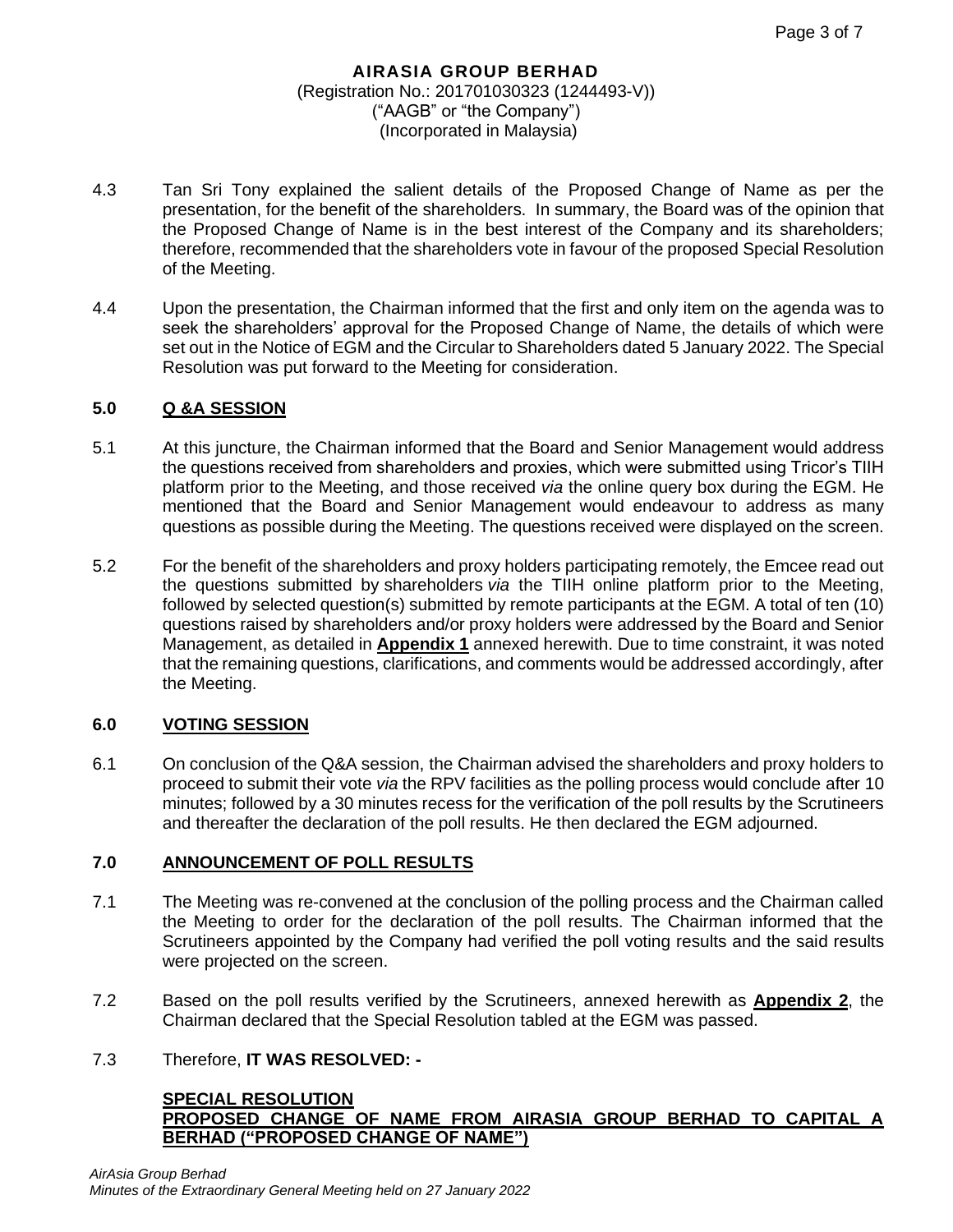## **RESOLVED:-**

"THAT the name of the Company be changed from "AirAsia Group Berhad" to "Capital A Berhad" effective from the date of issuance of the Notice of Registration of New Name by the Companies Commission of Malaysia to the Company.

AND THAT the Directors and/or the Secretary of the Company be and are hereby authorised and empowered to carry out all the necessary steps and formalities in effecting the Proposed Change of Name."

## **8.0 CLOSE OF MEETING**

8.1 There being no other matters, the Chairman thanked all present for their active remote participation in the Meeting, and declared the Meeting closed at 4.10 p.m.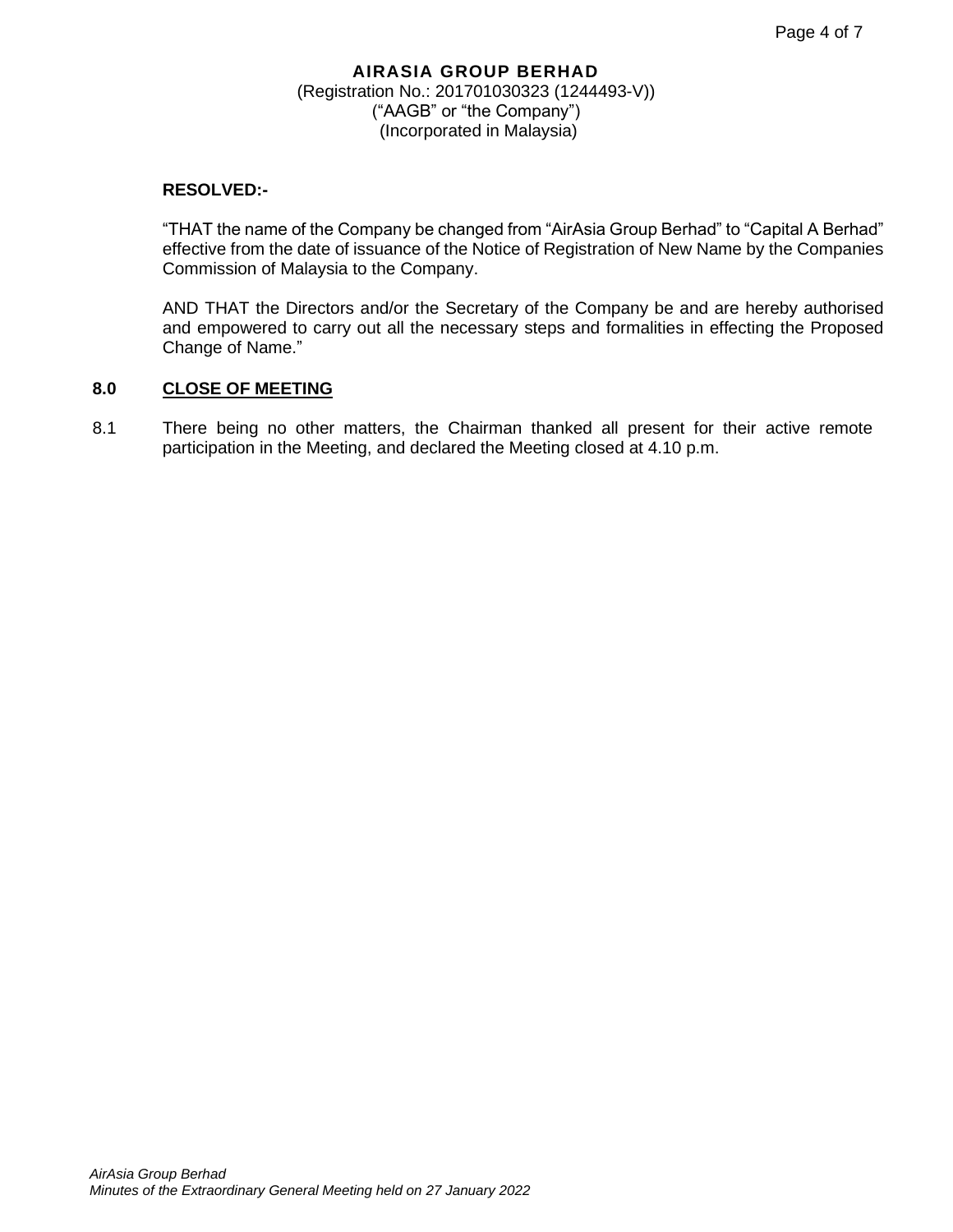#### **Appendix 1 to the Minutes of the EGM**

## **AirAsia Group Berhad EGM held on 27 January 2022 Pre-Meeting and Live Questions**

**1. According to the circular; "This structural change would help facilitate strong projected growth in our portfolio businesses. We believe that the new company name will further enhance and be in line with our purpose to connect people and transform lives." Could you further elaborate and explain on how will the change of name derive the outcome in the statement? In what way? (Structural change refers to transformation beyond an airline into a digital travel and lifestyle services group).**

**The change of name is in line with our intention to have a new corporate identity which better reflects our portfolio of synergistic businesses together with our transformation into a digital travel and lifestyle services group. With our rapid transformation, we have been able to connect people and transform lives in a wider spectrum beyond just airline services.**

- **Our superapp is an any day app connecting people to products from travel to delivery.**
- **Our end-to-end logistics brand, Teleport is focused on moving things better through the air and land.**
- **BigPay is committed to improving financial accessibility and serving the underserved market.**
- **Our airasia academy, which is housed under our venture entity RedBeat Capital, is providing the underserved with access to leading certificates for the digital world, enabling people to equip themselves with various in-demand skills.**

**These are just examples of how we built and will continue to build great products and services to empower people for an inclusive, sustainable and digital future.**

**2. How do you come out with the decision for the name of Capital A? Can you briefly describe the situation of discussion during the selection of names and why with an "A" single letter instead of a name starting with A like "AirAsia"?**

**We wanted something that could represent a little bit of where we came from (our beginnings), carry some legacy (the letter A) but also not tying it to something that could be industry specific or descriptive. The concept of Capital 'A' is based on having a name that could do the following:**

- ➢ **Represent being the Best (hence 'A')**
- ➢ **Represent the start of something new 'Capital A' / start of a sentence, first alphabet**
- ➢ **Carry our Legacy (a brand that starts with 'A' and is synonymous with what people recognize in our name)**
- ➢ **Something that is Loud and Proud (i.e. Capital A as if it's an exclamation).**
- ➢ **The 'A' can also represent 'airasia' where we started but also 'All' in this case, all that we do and all that we will or may do in the future. It leaves room for vision and growth.**
- **3. With the name change, will the Company make its fintech sector as its core business?**

**Fintech/ financial services is one of our core portfolio businesses under BigPay. We are also exploring our fintech capabilities within the airasia money line of business in our airasia SuperApp.**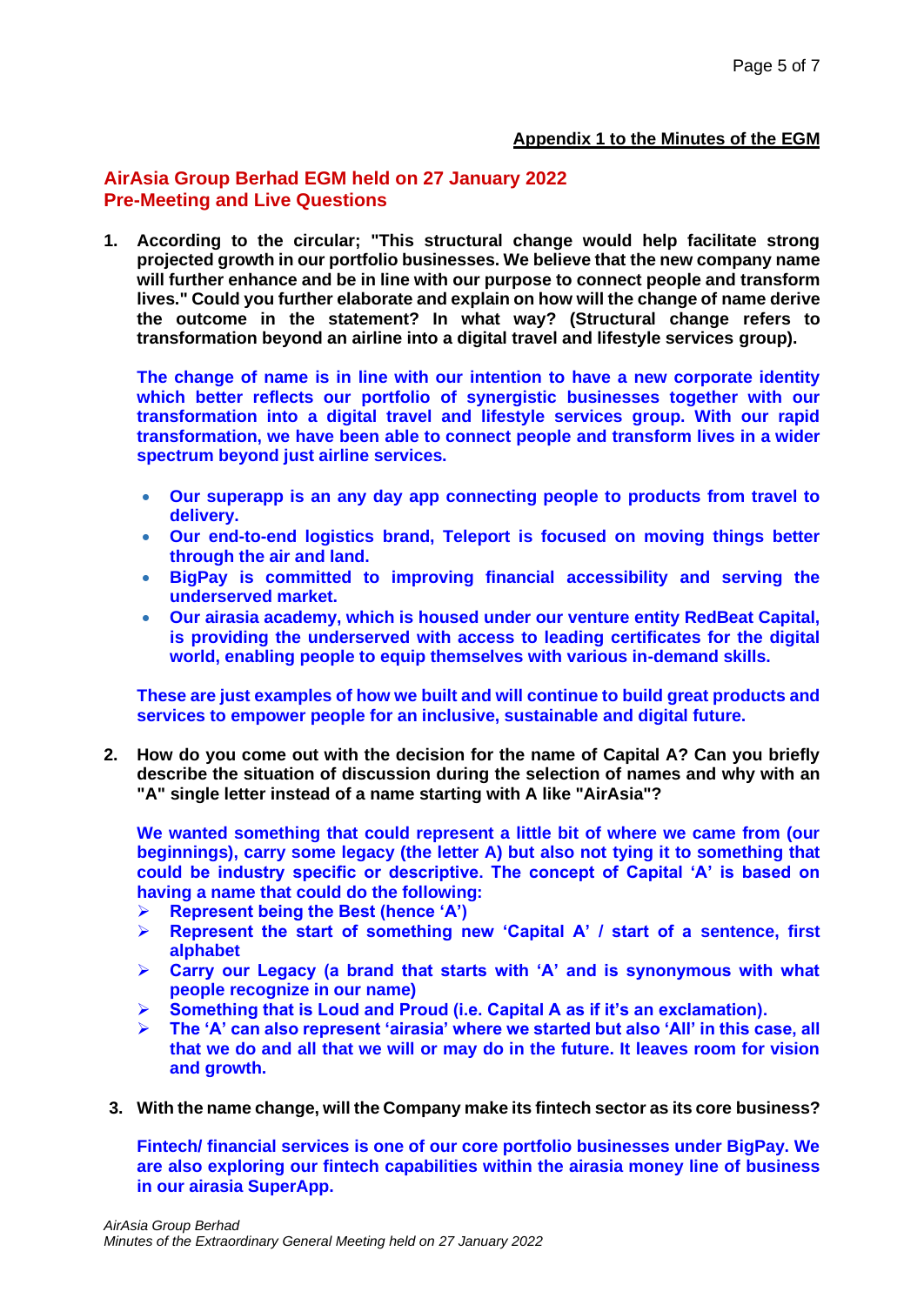**Through BigPay and airasia money, we will continue to drive our fintech vision across payments, financial services, remittances, loans and wealth that will continue to benefit users and contribute to revenue growth. Together, we will strengthen our fintech capabilities and further disrupt the fintech industry.**

**Airasia SuperApp is also about moving people and goods on a biggest scale. Whatever we do is more to affordability and mobility.** 

**4. If Capital A comes into existence, what is the impact to the existing AirAsia shares held by shareholders?**

**The Proposed Change of Name is not expected to have any immediate effect on the issued shares of the company, except that the shares will be listed on Bursa Malaysia as shares of Capital A Berhad once the new name takes effect. The Proposed Change of Name, if approved by the shareholders, will be effective from the date of issuance of the Notice of Registration of New Name by the CCM.**

**5. Why is there a need for name change from AirAsia Group Bhd to Capital A Bhd? AirAsia has grown into a well-known brand in the region over the years, thanks to significant marketing and promotions. Rebranding might result in increased costs for the company, particularly during challenging times which could have been spent to address key concerns such as the PN17 status.**

**Capital A provides opportunity to the Management to tell the bigger stories about airasia group have become. The cost of rebranding is tiny but the benefit for long-run is very huge since we are only changing the corporate office i.e. the business correspondences and corporate website.** 

**As for our brands, this is not a rebranding exercise. Our businesses will continue to offer great products and services with the same brand names, from AirAsia the airline to the airasia superapp.**

**6. Most of AirAsia's product offerings also carry the 'airasia' prefix. Will the name change impact those products as well?**

**The Proposed Change of Name is for the Holding Company name, from AirAsia Group Berhad to Capital A Berhad. The name change does not impact the brands and products developed by the company. The brand names will remain as they are today.**

**PN17 Queries:**

- **7. Since AirAsia is now classified PN17, will AirAsia be delisted?**
- **8. A CGS CIMB analyst report stated that AirAsia needs RM7.4 billion to boost shareholder fund and exit from PN17 status. On the other hand, Maybank IB seems to be more optimistic stating that PN17 is salvageable through several ways such as deconsolidate Indonesia, Philippines AirAsia, listing of digital assets. Could you comment on this?**
- **9. Could the Board and management assure shareholders and Allstars as well as all partners of AirAsia it is business as usual despite PN17, all RCUIDS distribution will be paid when it's due, all staff salaries and benefits will be paid and all suppliers will still be paid?**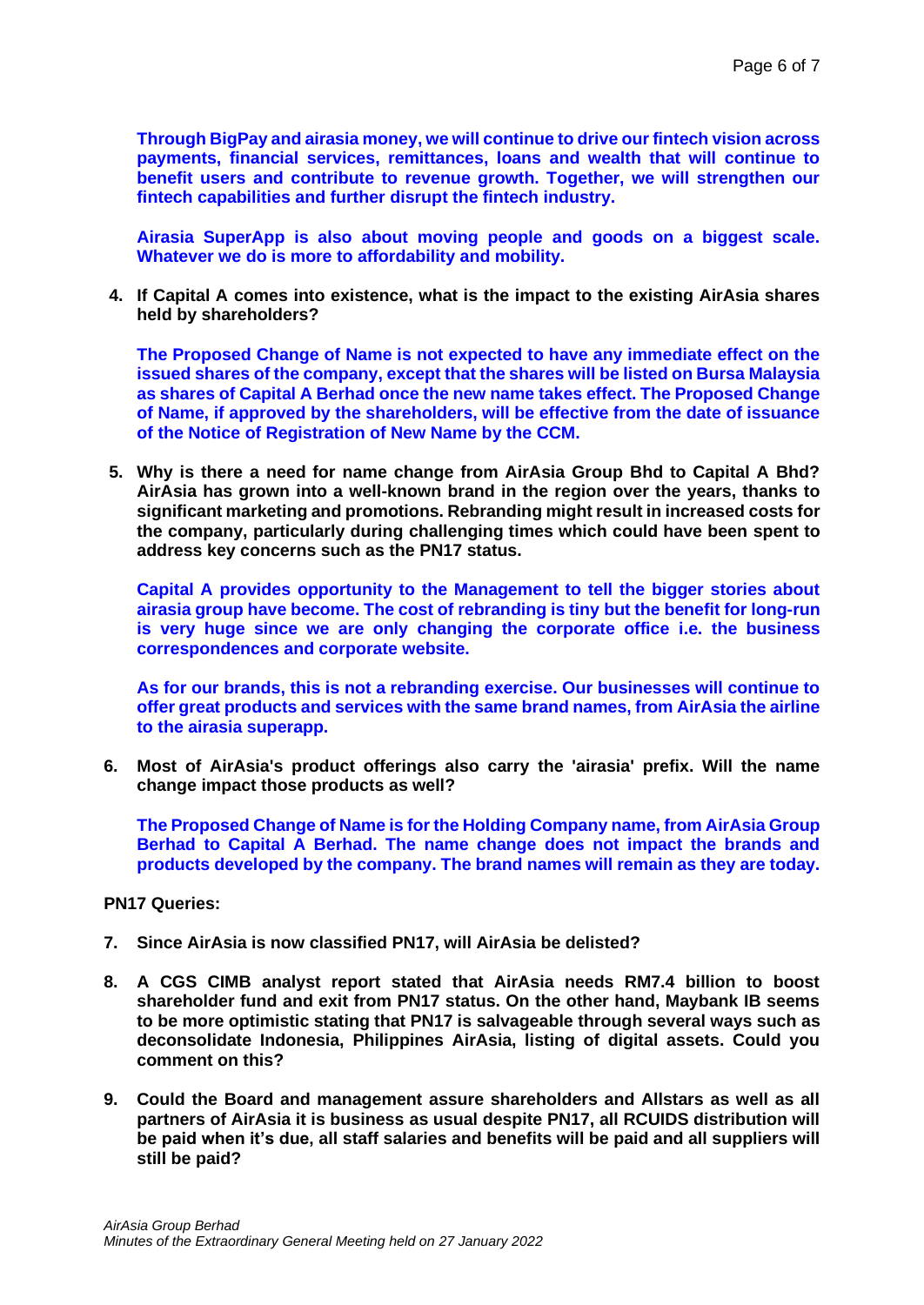**PN17 is a reflection of the current state of our balance sheet which has been negatively impacted by the COVID-19 crisis and also accounting standards on treatment of leases despite lessors being supportive in giving us deferrals. PN17 is not a reflection of our cashflows nor prospects.**

**While we were provided with an 18-month relief period from 8 July 2020, and were subsequently not required to comply with the obligations in the listing requirements, we have raised more than RM2.5 billion to improve our liquidity position in the last two years. We have also put in place a solid foundation to not only survive but recover from the effects of the pandemic stronger than ever in the near future.**

**It is great to see that the operating environment has improved with the relaxation of travel restrictions which was evident in our 4Q21 operating statistics released today. In 4Q21, our 4 AOCs carried 3.9 million passengers which is a 797% improvement QoQ. We expect the momentum to continue as more relaxation measures have been announced including the return of Test and Go scheme in Thailand and the resumption of Vaccinated Travel Lane between Malaysia and Singapore.**

**We are in the midst of formulating a plan to regularise our financial condition and maintain our listing status. The exchange has given us 12 months to submit the regularisation plan. We will make all the necessary announcements in due course.**

**10. Will the change of name of AirAsia (if approved), only affect AirAsia, or it will affect AirAsia X as well? My point is that, it does not make sense if the name of one company is changed, and the name of the other (affiliated) company is not changed.**

**AirAsia Group Berhad and AirAsia X Berhad are two different entities. We have to move away from the people only seen airasia as an airlines.**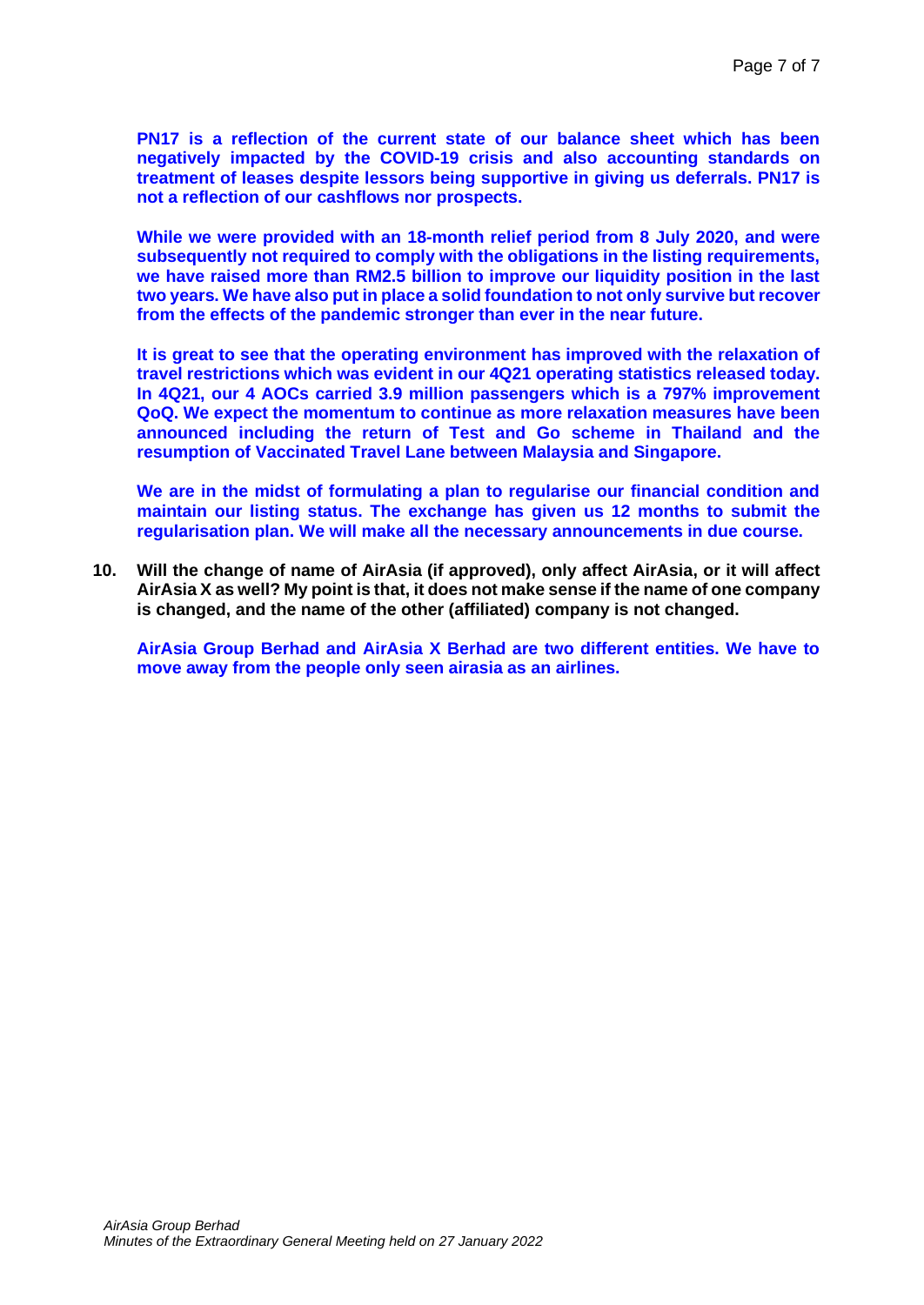# $\begin{array}{c} \textbf{AIRASIA} \textbf{ GROUP} \textbf{ BERHAD} \\ \textbf{ (201701030323(1244493-V))} \end{array}$

# Extraordinary General Meeting<br>https://tiih.online provided by Tricor Investor & Issuing House Services Sdn. Bhd. (Domain registration number with MYNIC: D1A282781) On 27-January-2022 at 03:00PM

Result On Voting By Poll

| Resolution(s)        | Vote For      |         |           |         | Vote Against |               |           |              | <b>Total Votes</b> |          |           |               |
|----------------------|---------------|---------|-----------|---------|--------------|---------------|-----------|--------------|--------------------|----------|-----------|---------------|
|                      | No of Units   | %       | No of P/S | %       | No of Units  | $\frac{0}{6}$ | No of P/S | $\mathbf{v}$ | No of Units        |          | No of P/S | $\frac{0}{n}$ |
| Special Resolution 1 | 1,905,940,188 | 99,7041 | 304       | 84.4444 | 5,656,914    | 0,2959        | 56        | 15,5556      | 1,911,597,102      | 100,0000 | 360       | 100,0000      |



Report printed at : 3:46:24PM on 27-January-2022

Copyright C since 2012 Tricor Investor & Issuing House Services All Rights Reserved

Page 1 of 2

 $\langle \hat{a} \rangle$ 

20080101

Appendíx 3